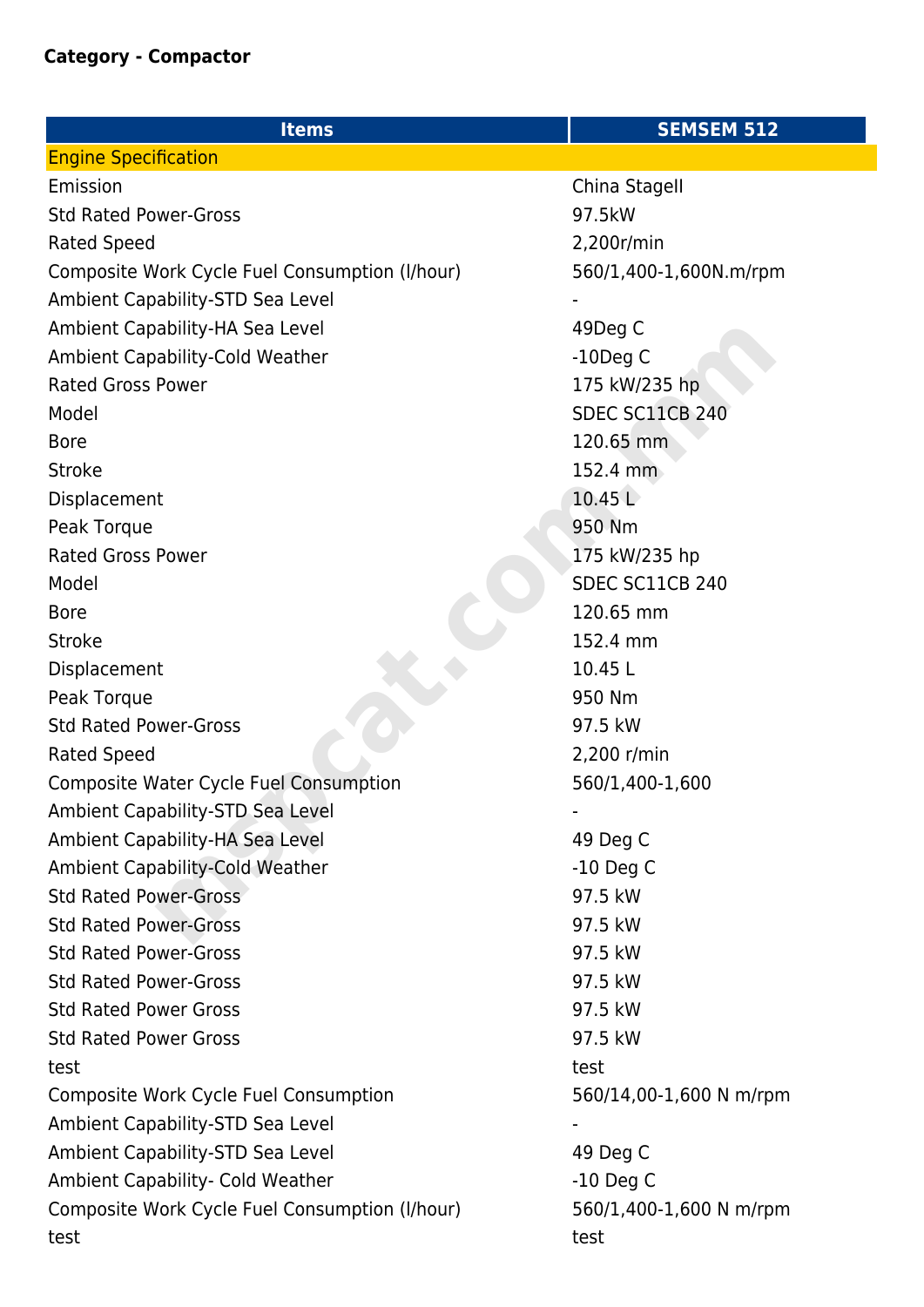| <b>Items</b>                      | <b>SEMSEM 512</b> |
|-----------------------------------|-------------------|
| <b>Operating Sepcification</b>    |                   |
| Machine Mass w/Std Config         | 12,000+3%kg       |
| Weight at Drum w/Std Config       | 6,900+3%kg        |
| Weight on Rear Axle               | 5,100kg           |
| <b>Static Linear Load</b>         | 317N/cm           |
| Max. Grade Ability w/o vibbration | 45%               |
| <b>Articulated Angle</b>          | $33 \pm 1^\circ$  |
| Turning Radius Inside Drum Edge   | 5,990mm           |
| <b>Compaction Width</b>           | 2,130mm           |
| <b>Breakout Force</b>             | 168 kN            |
| Dump Clearance                    | 3058 mm           |
| <b>Articulated Angle</b>          | $38 \pm 1$ °      |
| <b>Breakout Force</b>             | 168 kN            |
| Machine Mass w/Std Config         | 10,000+3% kg      |
| Weight at Drum w/Std Config       | $5,900+3%$        |
| Weight on Rear Axle               | 4,100 kg          |
| <b>Static Linear Load</b>         | 217 N/cm          |
| Max. Grade Ability w/o vibbration | 45%               |
| <b>Articulated Angle</b>          | $33 \pm 1$ °      |
| Turning Radius Inside Drum Edge   | 5,990 mm          |
| <b>Compaction Width</b>           | 2130 mm           |
| Machine mass w/std config         | 10,000+3% kg      |
| Weight at Drum w/Std Config       | 5,900+3% kg       |
| Weight on Rear Axle               | 4,100 kg          |
| <b>Static Linear Load</b>         | 217 N/cm          |
| Max. Grade Ability w/o vibbration | 45 %              |
| <b>Travel Speed</b>               |                   |
| Lo Range                          | 0 to 5.5km/h      |
| Hi Range                          | 0 to 12km/h       |
| Lo Range                          | 0 to 5.5 km/h     |
| Hi Range                          | 0 to 12 km/h      |
| <b>Hydraulic Cycle Time</b>       |                   |
| <b>Full Turn Time</b>             | 6±0.5s            |
| <b>Full Turn Time</b>             | 6±0.5s            |
| <b>Vibratory System</b>           |                   |
| Fregency-Hi/Lo                    | 33/30HZ           |
| Amplitude-Hi/Lo                   | $0.90/1.80$ mm    |
| Centrifugal Force-Hi/Lo           | 150/245kN         |
| Freqency-Hi/Lo                    | 33/30 HZ          |
| Amplitude-Hi/Lo                   | $0.90/1.80$ mm    |
| Centrifugal Force-Hi/Lo           | 130/215 kN        |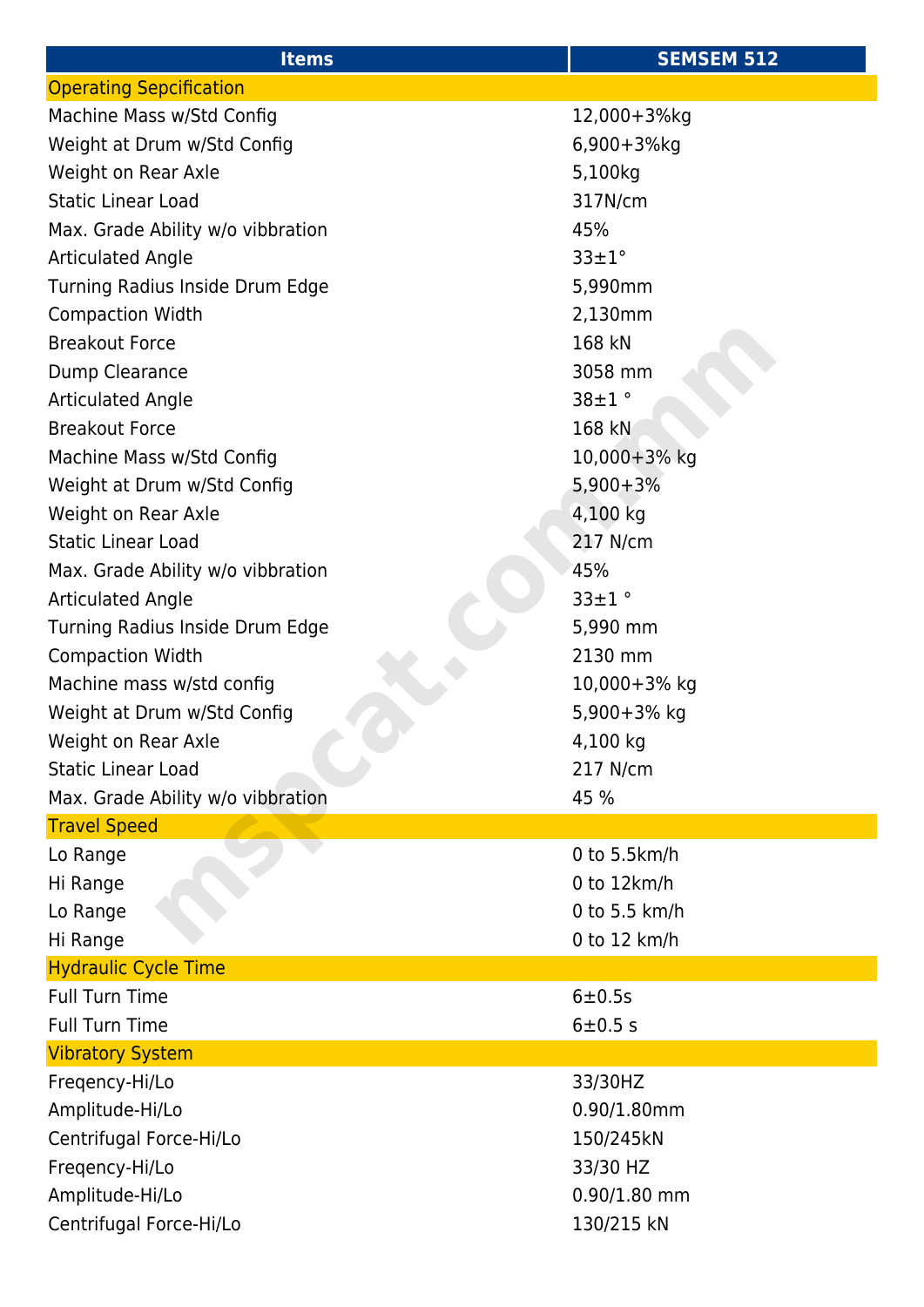| <b>Items</b>                          | <b>SEMSEM 512</b>      |
|---------------------------------------|------------------------|
| <b>Dimensions</b>                     |                        |
| Machine Dimensions[L*W*H]             | 5,815*2,290*3,130mm    |
| <b>Oscillation Angle</b>              | $10 \pm 1^{\circ}$     |
| Wheelbase                             | 2,900mm                |
| <b>Tread Width</b>                    | 1,600mm                |
| Drum Width                            | 2,130mm                |
| Drum Diameter                         | 1,600mm                |
| Machine Dimensions[L*W*H]             | 5,815*2,290*3,130 mm   |
| <b>Oscillation Angle</b>              | $10 \pm 1$ °           |
| Wheelbase                             | 2900 mm                |
| <b>Tread Width</b>                    | 1600 mm                |
| Drum Width                            | 2130 mm                |
| Drum Diameter                         | 1590 mm                |
| <b>Tire Specs</b>                     |                        |
| <b>Tire Pressure Setting</b>          | 0.35Mpa                |
| <b>Transmission</b>                   |                        |
| <b>Transmission Type</b>              | Countershaft, power    |
| <b>Transmission Gears</b>             | F4/R4                  |
| <b>Torque Converter Type</b>          | Sigle stage 3 elements |
| Maker & Type                          | SEM TR200              |
| Forward I/ Reverse I                  | 7.8/7.8 km/h           |
| Forward II/ Reverse II                | 15/15 km/h             |
| Forward III/ Reverse III              | 22/22 km/h             |
| Forward IV/ Reverse IV                | 39/39 km/h             |
| Travel Speed:                         | Ш                      |
| Forward                               | 7.4 km/hr 13.5 km/hr   |
| Reverse                               | 9.2 km/hr 31.1 km/hr   |
| Travel Speed:                         | $   $ IV               |
| Forward                               | 25.4 km/hr 41.5 km/hr  |
| <b>Main Specifications</b>            |                        |
| <b>Wheel Base</b>                     | 3 300 mm               |
| <b>Service Refill Capacities</b>      |                        |
| Cooling System                        | 30L                    |
| <b>Engine Lubricating Oil</b>         | 16 L                   |
| Oil for Converter and Gear Box        | 45 L                   |
| Differentials and Final Drives: Front | 10L                    |
| Differentials and Final Drives: Rear  | 10 <sub>L</sub>        |
| <b>Hydraulic Tank</b>                 | 90L                    |
| Final Drive(each side)                | 40 L                   |
| Final Drive(each side)                | 40 L                   |
| <b>Tires</b>                          |                        |